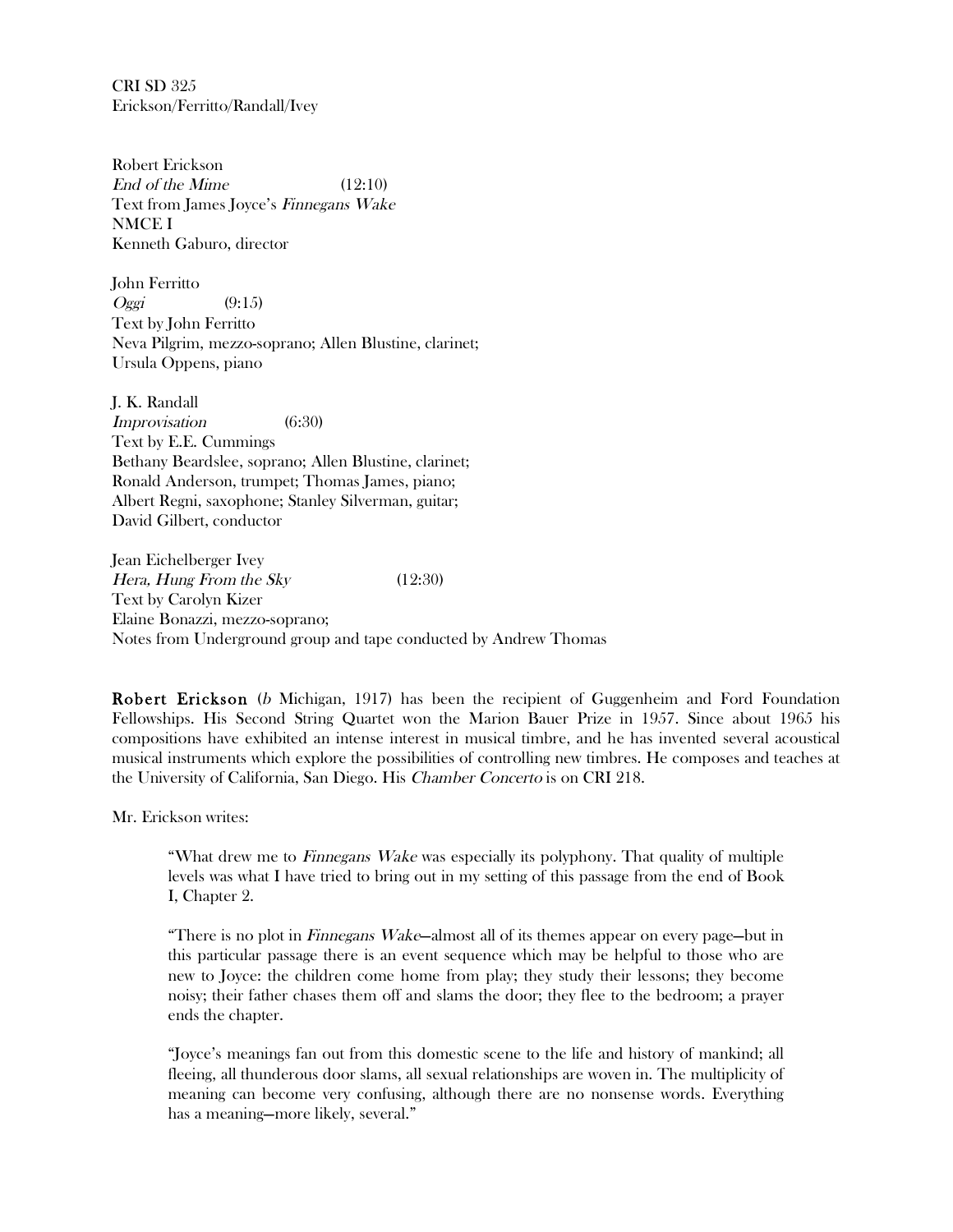**John E. Ferritto** (b Cleveland, 1937) was already a performing violinist and pianist before he left high school. After graduation from the Cleveland Institute of Music he became co-conductor of the Seventh Army Symphony Orchestra in Europe. He went on to study piano with Ward Davenny and composition with Mel Powell at Yale, gathering an impressive collection of awards while he was there. Since then he has split his career between performing, conducting, and composing, and his music has been performed by distinguished organizations, He is now (1974) music director of the Springfield (Ohio) Symphony Orchestra.

About his music, Mr. Ferritto writes:

"Oggi, a setting for soprano, clarinet, and piano, Op. 9, was written for Neva Pilgrim and was completed in April 1969. It is my first attempt to write text and music simultaneously. This technique was also used more extensively in a later work, Sogni, for soprano and orchestra, Op. 12.

"Oggi, means 'today' in Italian; the setting is a reflection upon the general mass dream of life going on on any particular day. The words are often meaningless in the sense of linear thought. Textural word phrases are often set up only to create certain timbres with the instruments. The thrust of the work is conceived as a gradual change in roles of the three players. The singer and the players interchange their functions as the work progresses, and finally, in the last section, each role is clearly defined. The singer's recitation of the old Celtic prayer is the final summation of all of the real or unreal thoughts which have been felt throughout."

J. K. Randall (b Cleveland, 1929) currently teaches at Princeton University. His compositions include Mudgett: monologues by a mass murderer (1965); Lyric Variations for violin and computer (1968); and the score for the feature length film Eakins (1972). He is the author of Compose Yourself: a Manual for the Young, currently being serialized in Perspectives of New Music.

Of his Improvisation on a poem of E. E. Cummings (1961), Mr. Randall writes:

"My *Improvisation* should seem very much the poem speaking. Not something being done with (or to) a text. Nor someone delivering the poem. (Please read it.) Not vocalization packaging phonemes as timbre; or aping the rhythms and contours of 'natural' speech either. (Nor like a Syllable Count.) And certainly not like music going like music goes, fending off (for both's sake) some debris of what once was language. Nor known words speaking, except as carriers of a meaning/rhythm evolving as the poem's own vocabulary evolves as the poem speaks; (words in a vocabulary evolved along some finely erotic edge of what once was mystic; somewhere I have never traveled). Like rhythms of grammar made flesh. (Nor does the title report the method of composition.)"

Jean Eichelberger Ivey (b Washington, D.C., 1923) holds master's degrees in composition from the Eastman School and in piano from Peabody Conservatory. She took her doctorate in composition from the University of Toronto, where she also studied electronic music. She teaches composition and electronic music at Peabody, has composed in all media and is widely performed.

"... the dramatic and beautifully lyric *Hera, Hung From the Sky* by Jean Elchelberger Ivey was sung with great expression and musicality by Elaine Bonazzi and accompanied by Notes from Underground and tape." So wrote Stephen Burton in the Contemporary Music Newsletter of the New York premiere Feb. 23, 1974, at Carnegie Recital Hall, which took place during the closing concert of the national conference of the American Society of University Composers. The same performers, conducted by Andrew Thomas, recorded it shortly afterward.

Hera, Hung From the Sky was commissioned by the University of North Dakota's Collegium Musicum, which gave the world premiere under its conductor Tamar Read, April 12, 1973. The occasion was a festival on Women in the Arts and the composer had been asked to select a text by a woman writer.